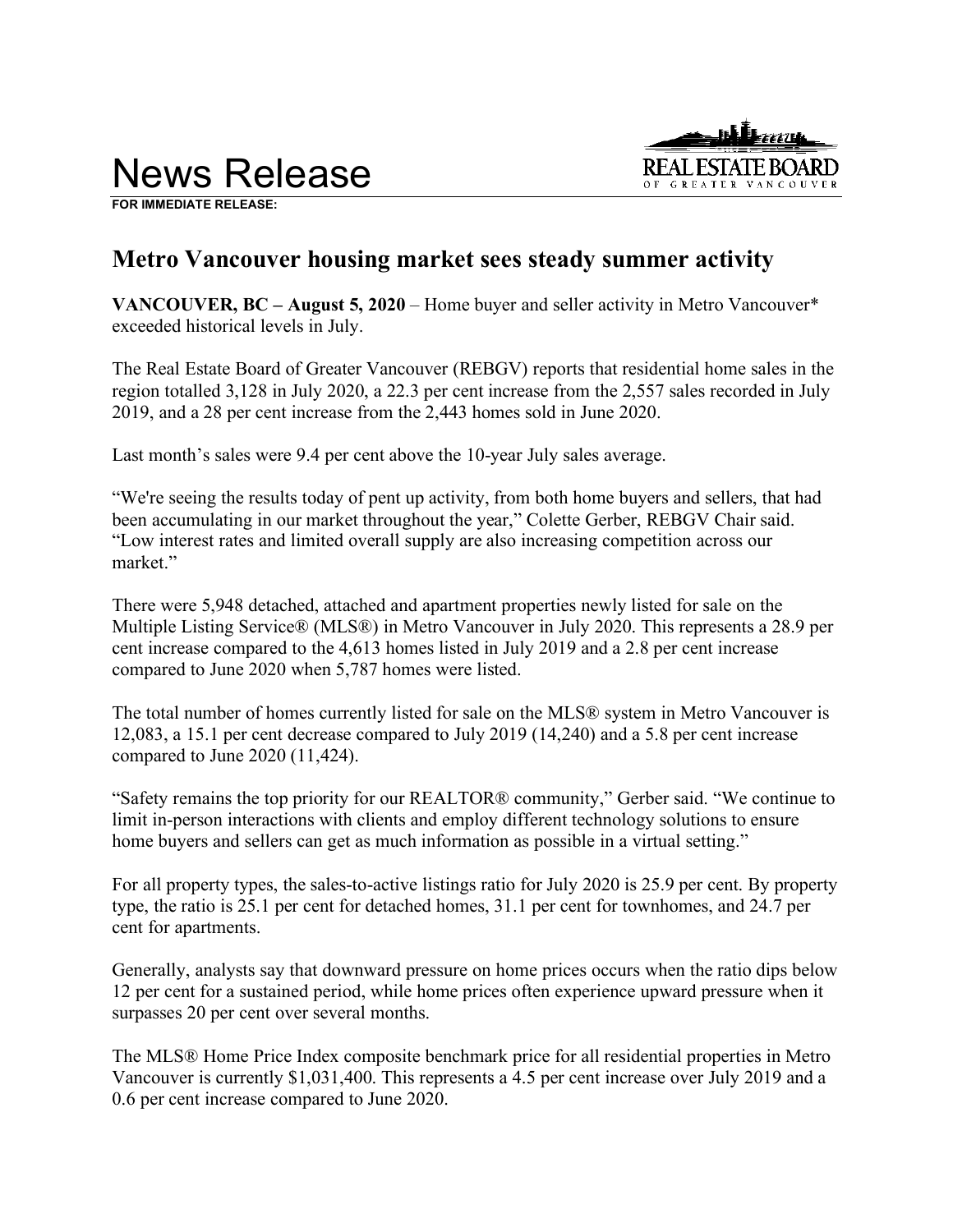Sales of detached homes in July 2020 reached 1,121, a 33.3 per cent increase from the 841 detached sales recorded in July 2019. The benchmark price for a detached home is \$1,477,800. This represents a five per cent increase from July 2019 and a 0.9 per cent increase compared to June 2020.

Sales of apartment homes reached 1,400 in July 2020, a 12.6 per cent increase compared to the 1,243 sales in July 2019. The benchmark price of an apartment property is \$682,500. This represents a 4.2 per cent increase from July 2019 and a 0.3 per cent increase compared to June 2020.

Attached home sales in July 2020 totalled 607, a 28.3 per cent increase compared to the 473 sales in July 2019. The benchmark price of an attached home is \$797,700. This represents a 3.7 per cent increase from July 2019 and a 0.9 per cent increase compared to June 2020.

-30-

\*Editor's Note: Areas covered by the Real Estate Board of Greater Vancouver include: Burnaby, Coquitlam, Maple Ridge, New Westminster, North Vancouver, Pitt Meadows, Port Coquitlam, Port Moody, Richmond, South Delta, Squamish, Sunshine Coast, Vancouver, West Vancouver, and Whistler.

The real estate industry is a key economic driver in British Columbia. In 2019, 25,351 homes changed ownership in the Board's area, generating \$1.8 billion in economic spin-off activity and an estimated 12,910 jobs. The total dollar value of residential sales transacted through the MLS® system in Greater Vancouver totalled \$25.3 billion in 2019.

The Real Estate Board of Greater Vancouver is an association representing more than 14,000 REALTORS® and their companies. The Board provides a variety of member services, including the Multiple Listing Service®. For more information on real estate, statistics, and buying or selling a home, contact a local REALTOR® or visit **www.rebgv.org**.

For more information please contact:

# **Mark Moldowan**

Senior Writer/Communication Strategist Real Estate Board of Greater Vancouver 604.730.3153 [mmo](http://www.facebook.com/rebgv)[ldow](http://www.twitter.com/rebgv)an[@r](http://www.rebgv.org/)[ebgv.o](http://www.youtube.com/user/rebgv)rg

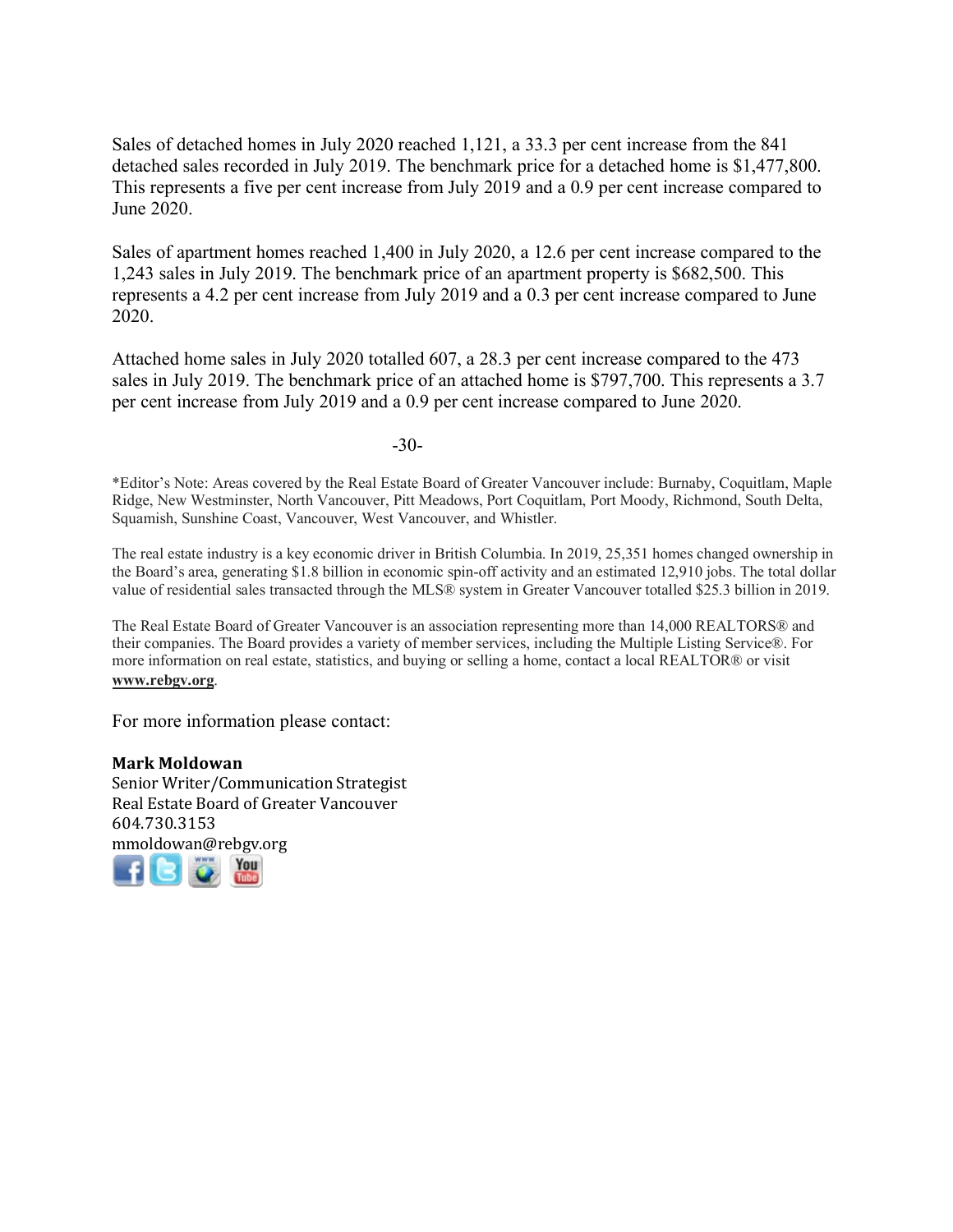

# **MLS'**<br>
HOME PRICE INDEX<sup>\*</sup> July 2020



| Property Type           | Area                  | Benchmark<br>Price | Price<br>Index | 1 Month<br>Change % | 3 Month<br>Change % | 6 Month<br>Change % | 1 Year<br>Change % | 3 Year<br>Change % | 5 Year<br>Change % | 10 Year<br>Change % |
|-------------------------|-----------------------|--------------------|----------------|---------------------|---------------------|---------------------|--------------------|--------------------|--------------------|---------------------|
| Residential / Composite | Lower Mainland        | \$970,200          | 271.8          | 0.7%                | 0.6%                | 3.4%                | 4.3%               | 4.3%               | 53.6%              | 84.3%               |
|                         | Greater Vancouver     | \$1,031,400        | 270.6          | 0.6%                | 0.3%                | 3.0%                | 4.5%               | 1.1%               | 45.5%              | 79.7%               |
|                         | Bowen Island          | \$1,042,400        | 226.0          | 7.2%                | 11.7%               | 13.5%               | 9.7%               | 14.1%              | 69.7%              | 68.8%               |
|                         | <b>Burnaby East</b>   | \$974,200          | 270.2          | 0.5%                | 1.3%                | 4.7%                | 4.8%               | 0.3%               | 42.7%              | 80.4%               |
|                         | <b>Burnaby North</b>  | \$889,500          | 268.6          | 0.4%                | $-0.4%$             | 1.9%                | 2.4%               | 3.1%               | 48.3%              | 80.8%               |
|                         | <b>Burnaby South</b>  | \$981,800          | 277.3          | 0.7%                | 1.6%                | 2.8%                | 3.9%               | 0.6%               | 48.1%              | 83.6%               |
|                         | Coquitlam             | \$936,500          | 277.8          | 0.7%                | 0.3%                | 4.5%                | 5.1%               | 5.8%               | 57.6%              | 95.8%               |
|                         | Ladner                | \$844,700          | 237.8          | 0.5%                | 1.1%                | 4.0%                | 5.9%               | $-1.6%$            | 30.4%              | 58.3%               |
|                         | Maple Ridge           | \$782,000          | 249.0          | 0.2%                | 0.9%                | 5.3%                | 3.9%               | 10.9%              | 71.0%              | 83.2%               |
|                         | New Westminster       | \$668,000          | 293.9          | 0.3%                | 1.0%                | 4.2%                | 3.4%               | 8.7%               | 66.1%              | 93.6%               |
|                         | North Vancouver       | \$1,090,200        | 245.0          | 1.6%                | 2.1%                | 4.3%                | 6.0%               | $-0.7%$            | 42.4%              | 73.0%               |
|                         | <b>Pitt Meadows</b>   | \$760,300          | 276.4          | $-0.3%$             | $-0.4%$             | 4.7%                | 2.6%               | 13.9%              | 72.9%              | 95.1%               |
|                         | Port Coquitlam        | \$771,800          | 264.2          | 0.6%                | $-0.3%$             | 3.5%                | 4.5%               | 6.4%               | 61.7%              | 87.5%               |
|                         | Port Moody            | \$929,400          | 256.9          | $-0.2%$             | $-0.8%$             | 2.8%                | 1.8%               | 7.3%               | 55.3%              | 84.7%               |
|                         | Richmond              | \$932,600          | 278.4          | 0.3%                | $-0.3%$             | 2.2%                | 4.0%               | $-0.5%$            | 44.2%              | 74.1%               |
|                         | Squamish              | \$761,500          | 242.3          | $-1.4%$             | $-0.7%$             | $-2.4%$             | $-0.2%$            | 6.0%               | 60.8%              | 93.1%               |
|                         | Sunshine Coast        | \$629,900          | 220.7          | 4.3%                | 8.7%                | 10.6%               | 4.7%               | 11.0%              | 66.4%              | 66.1%               |
|                         | Tsawwassen            | \$942,000          | 244.2          | 1.5%                | 0.6%                | 2.8%                | 3.7%               | $-4.8%$            | 30.9%              | 65.9%               |
|                         | Vancouver East        | \$1,092,400        | 324.6          | 0.8%                | $-0.1%$             | 2.1%                | 6.7%               | $-0.6%$            | 43.6%              | 97.2%               |
|                         | Vancouver West        | \$1,279,100        | 267.1          | 0.5%                | $-0.6%$             | 2.1%                | 4.8%               | $-5.2%$            | 33.4%              | 71.8%               |
|                         | West Vancouver        | \$2,163,400        | 238.2          | 2.3%                | 2.7%                | 3.1%                | 1.8%               | $-16.4%$           | 11.8%              | 68.7%               |
|                         | Whistler              | \$886,900          | 206.7          | $-2.9%$             | $-2.6%$             | $-2.8%$             | $-0.7%$            | 10.6%              | 62.6%              | 69.7%               |
| Single Family Detached  | Lower Mainland        | \$1,272,200        | 271.3          | 1.1%                | 1.7%                | 4.3%                | 5.2%               | $-2.7%$            | 40.7%              | 84.3%               |
|                         | Greater Vancouver     | \$1,477,800        | 273.0          | 0.9%                | 1.8%                | 3.8%                | 5.0%               | $-7.4%$            | 29.1%              | 77.7%               |
|                         | Bowen Island          | \$1,042,900        | 226.1          | 7.2%                | 11.7%               | 13.6%               | 9.7%               | 14.2%              | 69.7%              | 68.9%               |
|                         | <b>Burnaby East</b>   | \$1,232,500        | 275.6          | 0.2%                | 1.0%                | 4.8%                | 4.3%               | $-4.2%$            | 34.3%              | 86.1%               |
|                         | <b>Burnaby North</b>  | \$1,478,400        | 285.9          | $-0.7%$             | 0.6%                | 4.4%                | 7.6%               | $-6.8%$            | 26.4%              | 84.5%               |
|                         | <b>Burnaby South</b>  | \$1,560,400        | 298.7          | 0.1%                | 3.9%                | 4.5%                | 5.6%               | $-9.2%$            | 28.5%              | 91.1%               |
|                         | Coquitlam             | \$1,228,300        | 272.6          | 1.5%                | 0.9%                | 5.0%                | 5.0%               | $-3.8%$            | 40.4%              | 90.1%               |
|                         | Ladner                | \$1,003,200        | 240.1          | $-0.4%$             | 2.3%                | 6.4%                | 8.3%               | $-1.2%$            | 27.8%              | 63.2%               |
|                         | Maple Ridge           | \$854,700          | 243.5          | 0.0%                | 1.5%                | 5.6%                | 3.8%               | 7.7%               | 67.2%              | 84.5%               |
|                         | New Westminster       | \$1,089,600        | 271.8          | 0.2%                | 0.6%                | 4.4%                | 4.2%               | $-5.4%$            | 35.1%              | 78.9%               |
|                         | North Vancouver       | \$1,601,000        | 252.1          | 2.4%                | 3.6%                | 4.1%                | 7.6%               | $-6.9%$            | 34.0%              | 77.4%               |
|                         | <b>Pitt Meadows</b>   | \$932,600          | 262.8          | 0.7%                | 0.5%                | 6.3%                | 3.6%               | 7.4%               | 62.3%              | 87.3%               |
|                         | Port Coquitlam        | \$980,000          | 261.3          | 1.0%                | $-0.2%$             | 3.3%                | 6.6%               | $-1.5%$            | 44.4%              | 84.7%               |
|                         | Port Moody            | \$1,443,600        | 266.6          | $-1.3%$             | 0.2%                | 3.1%                | 0.1%               | $-0.2%$            | 40.4%              | 87.0%               |
|                         | Richmond              | \$1,509,300        | 292.4          | $-0.1%$             | $-1.3%$             | 0.4%                | 2.3%               | $-13.4%$           | 24.2%              | 69.7%               |
|                         | Squamish              | \$993,800          | 261.9          | 1.7%                | 3.1%                | 0.6%                | 1.3%               | 5.3%               | 66.0%              | 95.7%               |
|                         | <b>Sunshine Coast</b> | \$625,100          | 219.0          | 4.2%                | 8.6%                | 10.7%               | 4.9%               | 10.8%              | 66.2%              | 64.8%               |
|                         | Tsawwassen            | \$1,114,200        | 248.3          | 1.7%                | 0.9%                | 4.4%                | 4.8%               | $-6.0%$            | 28.9%              | 72.2%               |
|                         | Vancouver East        | \$1,487,300        | 327.6          | 1.9%                | 2.7%                | 4.4%                | 9.7%               | $-4.7%$            | 28.9%              | 105.5%              |
|                         | Vancouver West        | \$3,053,900        | 308.9          | $-0.7%$             | 1.2%                | 2.8%                | 3.7%               | $-17.3%$           | 13.0%              | 70.5%               |
|                         | West Vancouver        | \$2,661,000        | 251.2          | 2.6%                | 3.6%                | 3.7%                | 4.4%               | $-16.3%$           | 11.6%              | 74.8%               |
|                         | Whistler              | \$1,706,600        | 237.4          | 0.6%                | 3.8%                | 5.9%                | 3.5%               | 9.6%               | 62.4%              | 76.2%               |

**HOW TO READ THE TABLE:**

• Benchmark Price: Estimated sale price of a benchmark property. Benchmarks represent a typical property within each market.

• Price Index: Index numbers estimate the percentage change in price on typical and constant quality properties over time. All figures are based on past sales.

• x Month/Year Change %: Percentage change of index over a period of x month(s)/year(s) \*

In January 2005, the indexes are set to 100.

Townhome properties are similar to Attached properties, a category that was used in the previous MLSLink HPI, but do not included duplexes.

The above info is deemed reliable, but is not guaranteed. All dollar amounts in CDN.

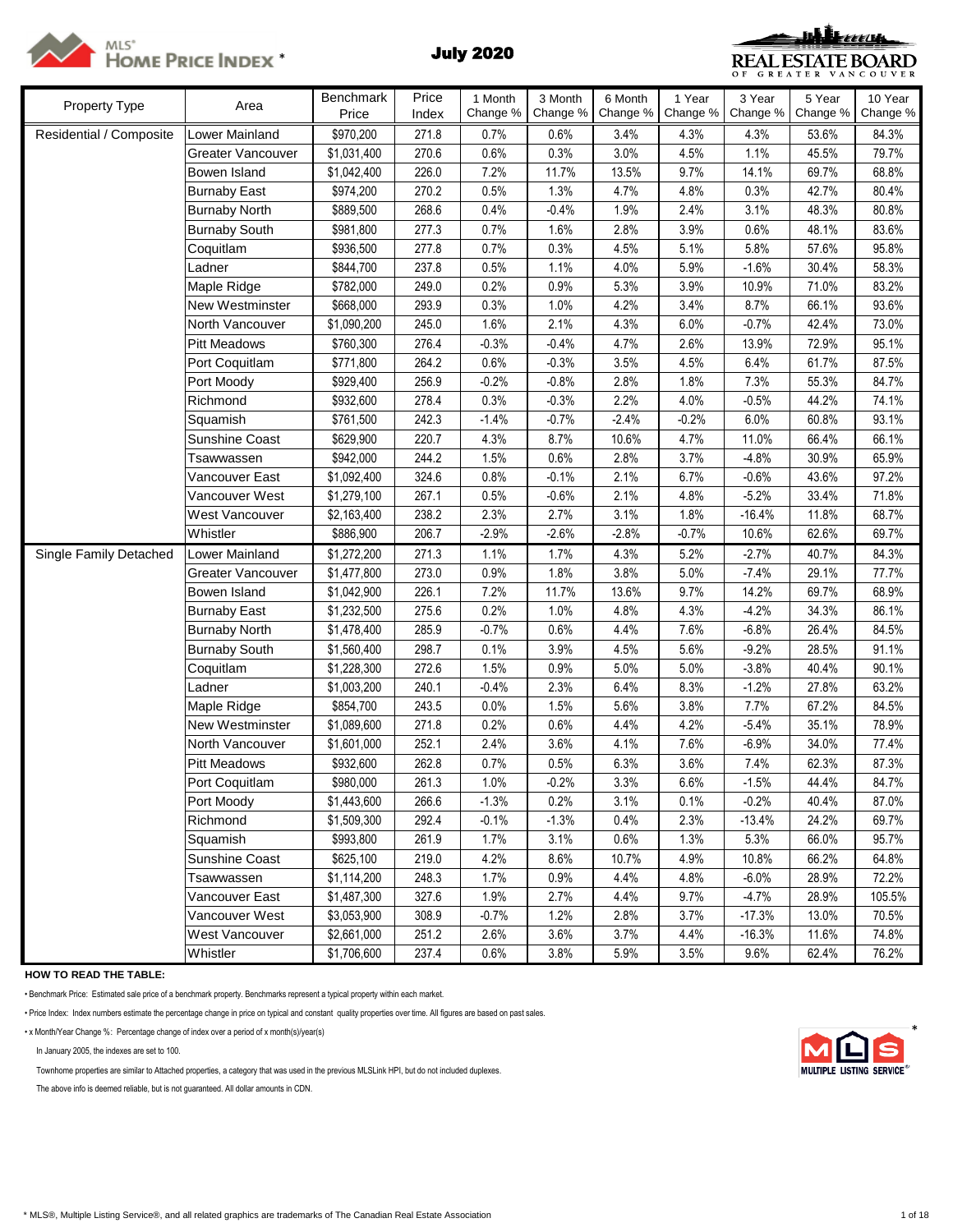



| Property Type | Area                  | <b>Benchmark</b> | Price | 1 Month  | 3 Month  | 6 Month  | 1 Year   | 3 Year   | 5 Year   | 10 Year  |
|---------------|-----------------------|------------------|-------|----------|----------|----------|----------|----------|----------|----------|
|               |                       | Price            | Index | Change % | Change % | Change % | Change % | Change % | Change % | Change % |
| Townhouse     | <b>Lower Mainland</b> | \$693,600        | 251.6 | 0.8%     | 1.3%     | 2.9%     | 3.5%     | 7.7%     | 59.9%    | 74.4%    |
|               | Greater Vancouver     | \$797,700        | 255.9 | 0.9%     | 0.8%     | 2.0%     | 3.7%     | 4.9%     | 51.7%    | 72.0%    |
|               | <b>Burnaby East</b>   | \$685,500        | 253.2 | 1.9%     | 4.2%     | 4.7%     | 5.7%     | 11.6%    | 52.0%    | 70.5%    |
|               | <b>Burnaby North</b>  | \$736,000        | 274.7 | 0.2%     | 1.1%     | 2.2%     | 1.8%     | 6.8%     | 53.1%    | 74.9%    |
|               | <b>Burnaby South</b>  | \$799,200        | 275.3 | 1.1%     | 2.3%     | 4.1%     | 5.1%     | 5.8%     | 56.2%    | 75.5%    |
|               | Coquitlam             | \$693,300        | 254.4 | $-0.1%$  | 2.4%     | 4.2%     | 6.1%     | 9.7%     | 60.0%    | 81.2%    |
|               | Ladner                | \$645,700        | 231.6 | 2.4%     | $-0.4%$  | 2.0%     | 4.5%     | $-6.0%$  | 31.4%    | 50.0%    |
|               | Maple Ridge           | \$547,300        | 254.1 | 1.6%     | 0.4%     | 4.8%     | 4.4%     | 9.3%     | 71.6%    | 78.1%    |
|               | New Westminster       | \$758,400        | 278.3 | 1.3%     | 3.5%     | 5.1%     | 8.3%     | 10.7%    | 56.4%    | 81.1%    |
|               | North Vancouver       | \$1,000,100      | 243.0 | 1.1%     | 1.7%     | 5.5%     | 5.9%     | 5.2%     | 51.0%    | 71.4%    |
|               | <b>Pitt Meadows</b>   | \$622,600        | 269.4 | $-0.7%$  | $-0.8%$  | 4.0%     | 3.9%     | 14.4%    | 72.1%    | 91.2%    |
|               | Port Coquitlam        | \$653,800        | 247.5 | 1.0%     | 0.2%     | 5.3%     | 3.5%     | 4.8%     | 61.2%    | 73.3%    |
|               | Port Moody            | \$647,100        | 218.7 | $-0.6%$  | 0.2%     | 3.1%     | $-1.5%$  | 8.3%     | 42.6%    | 55.5%    |
|               | Richmond              | \$801,700        | 263.3 | 1.3%     | 0.9%     | 4.0%     | 4.6%     | 2.1%     | 46.8%    | 68.5%    |
|               | Squamish              | \$682,400        | 224.4 | 0.1%     | $-0.5%$  | $-7.0%$  | $-0.8%$  | 11.1%    | 59.6%    | 82.6%    |
|               | Tsawwassen            | \$629,800        | 246.9 | 3.9%     | 0.3%     | 1.2%     | 3.5%     | $-4.2%$  | 46.4%    | 58.2%    |
|               | √ancouver East        | \$887,700        | 282.3 | $-0.1%$  | $-0.6%$  | $-2.8%$  | 3.7%     | $-0.5%$  | 47.0%    | 80.6%    |
|               | Vancouver West        | \$1,139,900      | 266.5 | 1.8%     | 1.4%     | $-0.6%$  | 2.3%     | $-1.6%$  | 41.0%    | 76.6%    |
|               | Whistler              | \$888,400        | 214.2 | $-1.2%$  | $-2.4%$  | $-8.5%$  | $-2.9%$  | 13.6%    | 66.2%    | 77.6%    |
| Apartment     | Lower Mainland        | \$655,900        | 281.0 | 0.3%     | $-0.7%$  | 2.7%     | 3.9%     | 11.7%    | 71.4%    | 88.5%    |
|               | Greater Vancouver     | \$682,500        | 272.9 | 0.3%     | $-0.9%$  | 2.5%     | 4.2%     | 7.9%     | 63.7%    | 83.5%    |
|               | <b>Burnaby East</b>   | \$733,200        | 281.3 | $-1.3%$  | $-2.3%$  | 2.6%     | 1.7%     | $-0.7%$  | 54.4%    | 80.7%    |
|               | <b>Burnaby North</b>  | \$610,900        | 260.8 | 0.9%     | $-1.2%$  | 0.7%     | 0.2%     | 10.9%    | 72.3%    | 83.5%    |
|               | <b>Burnaby South</b>  | \$674,500        | 270.8 | 0.6%     | 0.3%     | 1.9%     | 3.2%     | 5.7%     | 64.2%    | 85.1%    |
|               | Coquitlam             | \$529,000        | 290.3 | 0.5%     | $-0.7%$  | 1.4%     | 2.4%     | 15.2%    | 84.4%    | 106.3%   |
|               | Ladner                | \$515,800        | 240.8 | 0.8%     | 0.4%     | 0.9%     | 1.9%     | 4.1%     | 42.3%    | 54.3%    |
|               | Maple Ridge           | \$361,200        | 257.9 | $-1.3%$  | 0.1%     | 5.5%     | 3.9%     | 23.9%    | 81.2%    | 79.7%    |
|               | New Westminster       | \$530,700        | 300.7 | 0.3%     | 0.9%     | 4.1%     | 3.0%     | 12.2%    | 78.6%    | 97.8%    |
|               | North Vancouver       | \$582,600        | 237.6 | 1.3%     | 1.4%     | 4.3%     | 5.0%     | 5.8%     | 55.3%    | 69.0%    |
|               | <b>Pitt Meadows</b>   | \$498,700        | 294.1 | $-0.7%$  | $-0.3%$  | 4.0%     | 2.0%     | 19.7%    | 83.8%    | 102.4%   |
|               | Port Coquitlam        | \$461,900        | 276.2 | 0.1%     | $-0.8%$  | 2.6%     | 3.6%     | 15.2%    | 85.4%    | 98.8%    |
|               | Port Moody            | \$660,900        | 275.4 | 0.7%     | $-1.5%$  | 3.1%     | 5.1%     | 14.6%    | 81.7%    | 103.4%   |
|               | Richmond              | \$651,000        | 278.7 | 0.0%     | $-0.3%$  | 2.6%     | 4.6%     | 11.7%    | 72.1%    | 82.6%    |
|               | Squamish              | \$467,200        | 230.3 | $-7.1%$  | $-5.7%$  | $-2.4%$  | $-2.4%$  | 7.1%     | 63.1%    | 102.9%   |
|               | Tsawwassen            | \$542,400        | 233.6 | 0.4%     | $-0.3%$  | $-0.6%$  | 1.2%     | 2.1%     | 39.3%    | 50.4%    |
|               | √ancouver East        | \$590,300        | 331.8 | 0.3%     | $-2.0%$  | 0.9%     | 4.6%     | 3.8%     | 64.6%    | 90.7%    |
|               | √ancouver West        | \$794,200        | 257.7 | 0.6%     | $-1.5%$  | 2.4%     | 5.6%     | 1.3%     | 49.8%    | 74.5%    |
|               | West Vancouver        | \$997,100        | 202.6 | 1.6%     | 0.1%     | 0.0%     | $-8.2%$  | $-10.7%$ | 28.1%    | 54.8%    |
|               | Whistler              | \$468,200        | 183.4 | $-6.5%$  | $-6.8%$  | $-2.9%$  | $-1.6%$  | 8.4%     | 63.5%    | 63.6%    |

## **HOW TO READ THE TABLE:**

• Benchmark Price: Estimated sale price of a benchmark property. Benchmarks represent a typical property within each market.

• Price Index: Index numbers estimate the percentage change in price on typical and constant quality properties over time. All figures are based on past sales.

• x Month/Year Change %: Percentage change of index over a period of x month(s)/year(s)

In January 2005, the indexes are set to 100. \*

Townhome properties are similar to attached properties, a category that was used in the previous MLSLink HPI, but do not included duplexes.

Lower Mainland includes areas serviced by both Real Estate Board of Greater Vancouver & Fraser Valley Real Estate Board.

The above info is deemed reliable, but is not guaranteed. All dollar amounts in CDN.

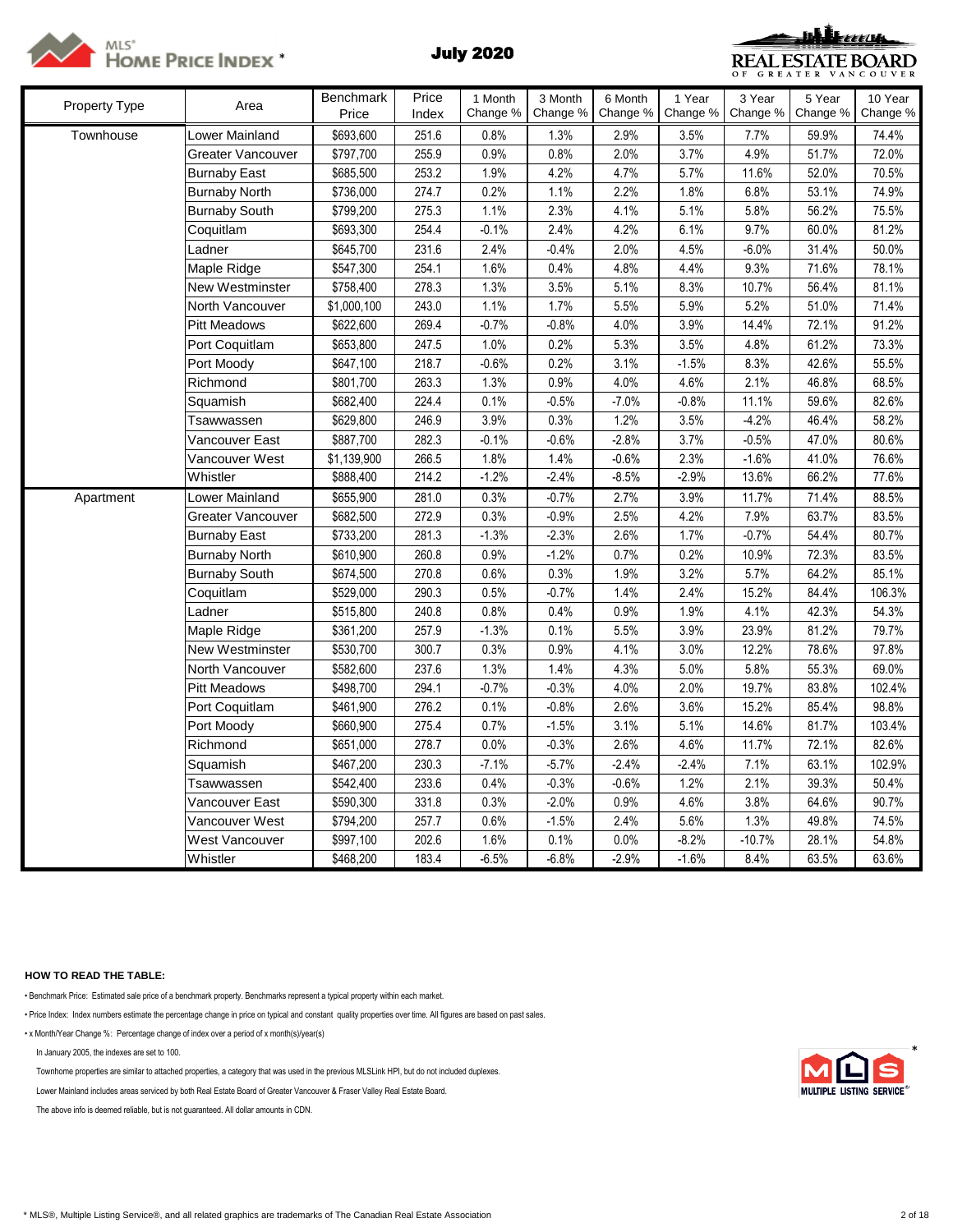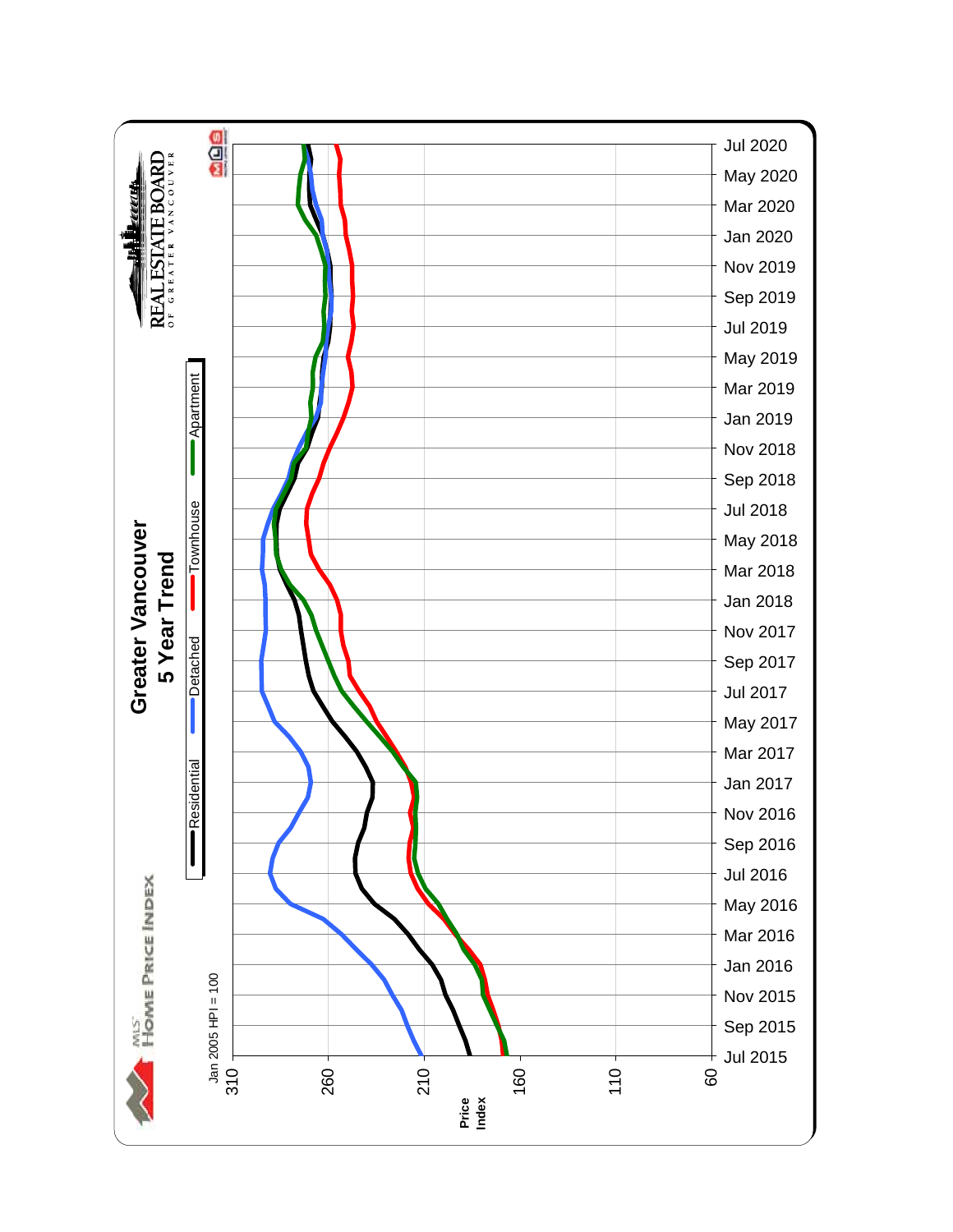|                                     | STV101                                                         | 1,121         | 607             | 1,400                      |             | n/a         |           | 866                 | 472            | 1,105                    |             | n/a         |           | 841           | 473                      | 1,243            |             | n/a         |           | 4,885    | 2,810                   | 6,715               |                   | n/a                      | 4,402    | 2,507                   | 6,506     |             | n/a                        | age                                                                               |
|-------------------------------------|----------------------------------------------------------------|---------------|-----------------|----------------------------|-------------|-------------|-----------|---------------------|----------------|--------------------------|-------------|-------------|-----------|---------------|--------------------------|------------------|-------------|-------------|-----------|----------|-------------------------|---------------------|-------------------|--------------------------|----------|-------------------------|-----------|-------------|----------------------------|-----------------------------------------------------------------------------------|
|                                     | Whistler/Pemberton                                             | 28            | $\overline{27}$ | $\overline{5}$             | \$1,547,500 | \$1,032,000 | \$392,000 | 17                  | 28             | $\ddot{4}$               | n/a         | \$942,500   | n/a       | $\infty$      | $\frac{5}{2}$            | $\dot{4}$        | n/a         | n/a         | n/a       | $\rm 80$ | 109                     | 106                 | \$1,882,250       | \$1,050,000<br>\$447,450 | 62       | 104                     | 127       | \$1,726,650 | \$980,000<br>\$425,000     |                                                                                   |
|                                     | Mest Vancouver/Howe Sound                                      | 54            | 4               | თ                          | \$2,433,000 | n/a         | n/a       | $43\,$              | $\sim$         | 17                       | \$2,430,158 | n/a         | n/a       | 43            | $\boldsymbol{\upsigma}$  | $\frac{3}{2}$    | \$2,050,000 | n/a         | n/a       | 253      | $\overline{\mathbf{z}}$ | 65                  | \$2,424,000       | \$1,695,000<br>\$960,000 | 233      | $\overline{\mathbf{z}}$ | 8         | \$2,350,000 | \$1,600,000<br>\$1,075,000 |                                                                                   |
|                                     | <b>Vancouver West</b>                                          | 75            | $58\,$          | 338                        | \$3,050,000 | \$1,295,000 | \$735,000 | $\overline{78}$     | $\frac{8}{3}$  | 281                      | \$3,113,000 | \$1,340,000 | \$750,000 | 79            | $58\,$                   | 352              | \$3,025,000 | \$1,181,000 | \$750,000 | 44       | 296                     | 1,704               | \$3,050,000       | \$1,276,900<br>\$750,000 | 429      | 277                     | 1,712     | \$2,840,000 | \$1,227,500<br>\$740,000   |                                                                                   |
|                                     | Vancouver East                                                 | 141           | 46              | 156                        | \$1,618,000 | \$1,110,500 | \$609,000 | 105                 | $43$           | 130                      | \$1,525,000 | \$1,150,000 | \$620,000 | 104           | 42                       | 128              | \$1,355,000 | \$1,065,000 | \$564,850 | 607      | 246                     | 748                 | \$1,512,000       | \$1,110,500<br>\$600,000 | 530      | 251                     | 694       | \$1,377,500 | \$986,500<br>\$560,450     |                                                                                   |
| Facts                               | Sunshine Coast                                                 | 101           | $\tilde{0}$     |                            | \$738,500   | n/a         | ηã        | 75                  | $\infty$       | Ю                        | \$685,000   | n/a         | n′a       | 63            | $\overline{\phantom{a}}$ | $\mathbf  \circ$ | \$620,000   | ηá          | n/a       | 326      | 57                      | $\approx$           | \$665,000         | \$428,500<br>\$387,750   | 276      | $\overline{6}$          | 49        | \$615,000   | \$472,000<br>\$424,900     |                                                                                   |
|                                     | <b>Asimeup<sup>2</sup></b>                                     | 25            | 25              | $\boldsymbol{\mathcal{S}}$ | \$1,155,000 | \$700,000   | \$449,000 | 17                  | $\frac{8}{2}$  | 17                       | n/a         | n/a         | n/a       | 13            | $\tilde{c}$              | Ξ                | n/a         | n/a         | n/a       | 109      | $_{88}$                 | 78                  | \$1,125,000       | \$695,500<br>\$465,000   | 113      | $\overline{6}$          | 50        | \$989,000   | \$641,000<br>\$435,500     |                                                                                   |
| <b>S</b>                            | <b>Bromna</b>                                                  | 34            | 99              | 163                        | \$1,592,500 | \$856,000   | \$535,000 | 75                  | 62             | 134                      | \$1,351,000 | \$849,400   | \$529,000 | 85            | 67                       | 147              | \$1,443,500 | \$750,000   | \$527,500 | 447      | 41                      | 826                 | \$1,542,500       | \$835,500<br>\$548,000   | 418      | 310                     | 736       | \$1,450,000 | \$795,000<br>\$525,000     |                                                                                   |
| Щ                                   | Port Moody/Belcarra                                            | 32            | 26              | 36                         | \$1,435,000 | \$861,000   | \$611,750 | é,                  | $\frac{4}{3}$  | 25                       | n/a         | n/a         | \$675,000 | $\tilde{t}$   | $\frac{6}{5}$            | 29               | n/a         | n/a         | \$540,000 | 106      | $\frac{8}{3}$           | 148                 | \$1,358,500       | \$792,500<br>\$613,924   | 83       | 76                      | 157       | \$1,225,000 | \$743,500<br>\$549,000     |                                                                                   |
| <b>UAS</b>                          | Port Coquitlam                                                 | $\frac{4}{1}$ | 39              | 39                         | \$1,031,000 | \$710,000   | \$451,000 | 28                  | 27             | 36                       | \$956,000   | \$699,000   | \$440,750 | 5             | 25                       | 29               | \$934,000   | \$655,000   | \$429,000 | 190      | 151                     | 210                 | \$969,000         | \$690,000<br>\$445,458   | 166      | 144                     | 201       | \$915,000   | \$653,500<br>\$415,000     |                                                                                   |
| $\overset{\circ}{\bm{\mathcal{O}}}$ | North Vancouver                                                | 101           | 46              | 119                        | \$1,731,400 | \$1,052,450 | \$646,500 | $\overline{8}$      | $\frac{4}{4}$  | 110                      | \$1,710,000 | \$1,040,000 | \$625,000 | 76            | 32                       | 96               | \$1,452,500 | \$982,500   | \$616,900 | 438      | 215                     | 589                 | \$1,645,250       | \$1,045,000<br>\$643,950 | 458      | 205                     | 526       | \$1,547,500 | \$1,005,000<br>\$616,250   | for the Gulf Islands                                                              |
| $\overline{\mathbf{z}}$             | New Westminster                                                | 28            | 21              | 113                        | \$1,275,000 | \$759,900   | \$524,000 | 45                  | $\tilde{t}$    | $\overline{r}$           | n/a         | n/a         | \$492,000 | 17            | $\, \circ \,$            | 95               | ηã          | n/a         | \$489,900 | 121      | $\overline{7}$          | 453                 | \$1,208,000       | \$719,426<br>\$510,000   | 117      | 52                      | 502       | \$1,088,000 | \$694,000<br>\$497,500     |                                                                                   |
|                                     | <sup>Maple Ridge/Pitt Meadows</sup>                            | 143           | 89              | 57                         | \$904,100   | \$555,000   | \$386,000 | 111                 | 66             | 35                       | \$925,000   | \$544,500   | \$396,000 | 100           | $58\,$                   | 42               | \$790,000   | \$515,000   | \$335,000 | 641      | 381                     | 242                 | \$895,000         | \$549,900<br>\$387,850   | 524      | 315                     | 221       | \$820,000   | \$524,900<br>\$355,000     |                                                                                   |
|                                     | <b>Hng</b> - spuelsl                                           |               |                 | $\circ$                    | ್ದಿ         | ρŞ          | ηá        | $\infty$            | $\circ$        | $\circ$                  | n/a         | n/a         | n/a       | L             | $\circ$                  | $\circ$          | n/a         | $\tilde{h}$ | n/a       | 5        | $\boldsymbol{\upsigma}$ | $\circ$             | \$475,000         | n/a<br>n/a               | 30       | $\overline{a}$          | $\circ$   | \$722,500   | $n/a$<br>n′a               |                                                                                   |
|                                     | $q_{10}$ elta - South                                          | $^{\rm 63}$   | $\frac{8}{2}$   | 23                         | \$1,108,500 | n/a         | \$470,000 | 49                  | $\gtrsim$      | $\overline{\phantom{a}}$ | \$1,124,950 | \$687,500   | n/a       | $\frac{4}{1}$ | $\frac{6}{2}$            | 23               | \$978,000   | n/a         | \$573,000 | 277      | 96                      | 113                 | \$1,080,000       | \$715,500<br>\$515,000   | 199      | 86                      | 5         | \$1,005,000 | \$679,400<br>\$495,000     |                                                                                   |
|                                     | Coquitlam                                                      | 111           | 38              | 116                        | \$1,300,000 | \$859,450   | \$538,251 | $\overline{\infty}$ | 50             | $85\,$                   | \$1,244,500 | \$828,900   | \$509,000 | 86            | 56                       | \$               | \$1,192,750 | \$768,900   | \$504,000 | 455      | 282                     | 529                 | \$1,260,000       | \$828,900<br>\$511,750   | 415      | 233                     | 484       | \$1,198,500 | \$768,900<br>\$520,000     |                                                                                   |
|                                     | Burnaby                                                        | 72            | $\overline{40}$ | 173                        | \$1,487,825 | \$785,000   | \$581,000 | 67                  | $\overline{5}$ | 128                      | \$1,509,110 | \$790,000   | \$565,000 | 77            | 57                       | 164              | \$1,475,000 | \$720,000   | \$569,000 | 360      | 272                     | 874                 | \$1,480,000       | \$798,888<br>\$585,000   | 349      | 298                     | 864       | \$1,420,000 | \$747,500<br>\$575,000     |                                                                                   |
|                                     | VANCOUVER                                                      | Detached      | Attached        | Apartmen                   | Detached    | Attached    | Apartment | Detached            | Attached       | Apartmen                 | Detached    | Attached    | Apartment | Detached      | Attached                 | Apartmen         | Detached    | Attached    | Apartment | Detached | Attached                | Apartmen            | Detached          | Apartment<br>Attached    | Detached | Attached                | Apartment | Detached    | Apartment<br>Attached      |                                                                                   |
|                                     | <b>ESTATE BOARL</b><br>Ē                                       | Number        | ٥f              | Sales                      | Median      | Selling     | Price     | Number              | ٥              | Sales                    | Median      | Selling     | Price     | Number        | ٥                        | Sales            | Median      | Selling     | Price     | Number   | Sales<br>ō              |                     | Median<br>Selling | Price                    | Number   | ٥f                      | Sales     | Median      | Selling<br>Price           |                                                                                   |
|                                     | 2020<br>July<br>GREATER<br>₹<br>$\mathbf{E}$<br>$\overline{0}$ |               |                 | <b>Alut</b>                | 2020        |             |           |                     |                | June                     | 2020        |             |           |               |                          | July             | 2019        |             |           |          |                         | Jul. 2020<br>Jan. - |                   | Year-to-date             |          |                         | .<br>Jan. | Jul. 2019   | Year-to-date               | Note: Median Selling Prices are not reported for areas with less than 20 sales or |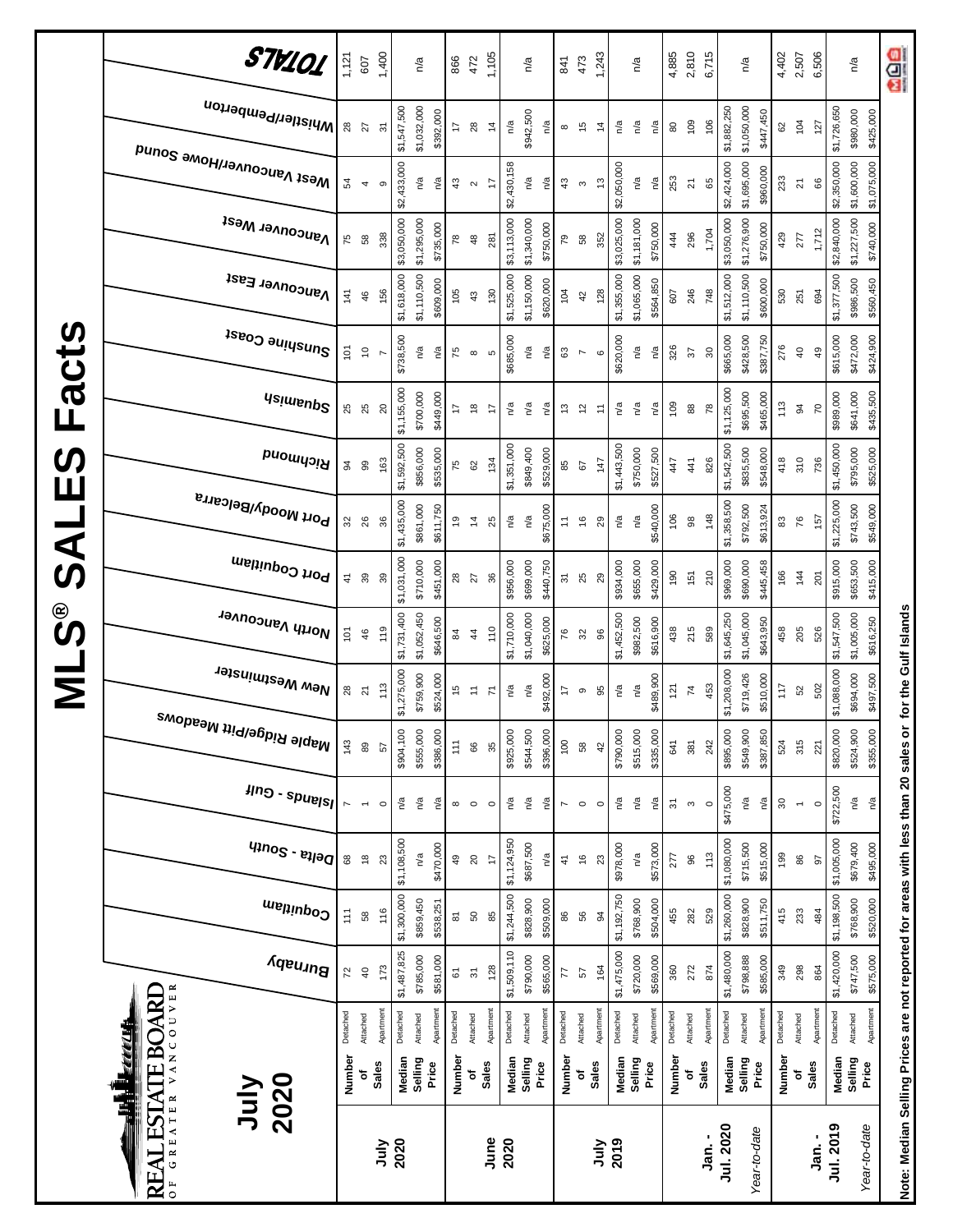|                           | STV101                                           |               | 1,921<br>1,058       | 2,969          |            | n/a      |          | 1,928                    | 1,041                    | 2,818           |            | n/a      |           | 1,592               | 840                    | 2,181          |            | n/a                  |           | 9,955<br>5,384 |                    | 14,703    |            | n/a                  | 12,697   | 6,176          | 15,783    |           | n/a                                     | <b>aga</b>                                                                                          |
|---------------------------|--------------------------------------------------|---------------|----------------------|----------------|------------|----------|----------|--------------------------|--------------------------|-----------------|------------|----------|-----------|---------------------|------------------------|----------------|------------|----------------------|-----------|----------------|--------------------|-----------|------------|----------------------|----------|----------------|-----------|-----------|-----------------------------------------|-----------------------------------------------------------------------------------------------------|
|                           | Whistler/Pemberton                               | 39            | 42                   | $\tilde{t}$    | 72%        | 64%      | 76%      | 56                       | $\overline{5}$           | $\frac{4}{4}$   | 30%        | 55%      | 32%       | $33\,$              | 26                     | 29             | 24%        | 58%                  | 48%       | 197            | 226                | 263       | 41%        | 48%<br>40%           | 165      | 213            | 245       | 38%       | 49%<br>52%                              |                                                                                                     |
|                           | <sub>Me2t</sub> <sub>N</sub> aucon∧e⊾Nome 2onuq  | 124           | $\overset{\circ}{=}$ | 49             | 44%        | 22%      | 18%      | 148                      | 4                        | 54              | 29%        | 12%      | 31%       | 105                 | $\circ$                | $38$           | 41%        | 33%                  | 34%       | 771            | $\pmb{\mathbb{S}}$ | 262       | 33%        | 25%<br>25%           | 976      | 26             | 284       | 24%       | 22%<br>23%                              |                                                                                                     |
|                           | <b>Vancouver West</b>                            | 211           | 124                  | 869            | 36%        | 47%      | 39%      | 206                      | 132                      | 826             | 38%        | 36%      | 34%       | 181                 | 108                    | 602            | 44%        | 54%                  | 58%       | 1,023          | 664                | 4,151     | 43%        | 45%<br>41%           | 1,416    | 853            | 4,559     | 30%       | 32%<br>38%                              |                                                                                                     |
|                           | Vancouver East                                   | 225           | 130                  | 333            | 63%        | 35%      | 47%      | 222                      | 116                      | 313             | 47%        | 37%      | 42%       | 182                 | $\overline{r}$         | 211            | 57%        | 58%                  | 61%       | 1,101          | 559                | 1,563     | 55%        | 44%<br>48%           | 1,377    | 524            | 1,572     | 38%       | 48%<br>44%                              |                                                                                                     |
| <b>acts</b>               | Sunshine Coast                                   | 139           | 22                   | 25             | 73%        | 45%      | 28%      | 116                      | $20\,$                   | $\infty$        | 65%        | 40%      | 63%       | 5                   | $\tilde{\mathfrak{h}}$ | $\frac{8}{16}$ | 69%        | 58%                  | 33%       | 595            | 5                  | 71        | 55%        | 38%<br>42%           | 709      | 102            | 120       | 39%       | 41%<br>39%                              |                                                                                                     |
| щ                         | <b>Asimeup<sup>2</sup></b>                       |               | 35                   | 42             | 71%        | 71%      | 48%      | 52<br>30                 |                          | $\overline{24}$ | 33%        | 60%      | 71%       | 51                  | 22                     | $\frac{6}{5}$  | 42%        | 55%                  | 69%       | 244            | 161                | 179       | 45%        | 55%<br>44%           | 244      | 168            | 144       | 46%       | 56%<br>49%                              |                                                                                                     |
| $\boldsymbol{\omega}$     | Richmond                                         | 179           | 137                  | 297            | 53%        | 72%      | 55%      | 192                      | 141                      | 296             | 39%        | 44%      | 45%       | 176                 | 148                    | 286            | 48%        | 45%                  | 51%       | 1,008          | 751                | 1,672     | 44%        | 59%<br>49%           | 1,580    | 1,027          | 1,967     | 26%       | 30%<br>37%                              |                                                                                                     |
| <b>USTING</b>             | <sup>, Port Moody/Belcarra</sup>                 | $\frac{4}{7}$ | $\overline{a}$       | 67             | 78%        | 65%      | 59%      | 36                       |                          | $\overline{r}$  | 51%        | 39%      | 35%       | 28                  | $\overline{z}$         | 25             | 39%        | 76%                  | 116%      | 221            | 179                | 299       | 48%        | 55%<br>49%           | 244      | 172            | 256       | 34%       | 44%<br>61%                              |                                                                                                     |
|                           | Port Coquitlam                                   |               | 52 \$                | 79             | 79%        | 108%     | 49%      | 57                       | 52                       | 58              | 49%        | 52%      | 62%       | 47                  | 42                     | 62             | 66%        | 60%                  | 47%       | 288            | 244                | 358       | 66%        | 62%<br>59%           | 374      | 310            | 458       | 44%       | 46%<br>44%                              |                                                                                                     |
| $\overset{\circ}{\bm{v}}$ | North Vancouver                                  | 150           | $\rm ^{\rm o}$       | 253            | 67%        | 51%      | 47%      | 188                      | 34                       | 245             | 45%        | 47%      | 45%       | 116                 | 57                     | 189            | 66%        | 56%                  | 51%       | 934            | 457                | 1,265     | 47%        | 47%<br>47%           | 1,093    | 494            | 1,342     | 42%       | 41%<br>39%                              |                                                                                                     |
| $\overline{\mathsf{z}}$   | New Westminster                                  | 47            | 45                   | 182            | 60%        | 47%      | 62%      | $\overline{6}$           | 77                       | 183             | 31%        | 41%      | 39%       | 34                  | 23                     | 142            | 50%        | 39%                  | 67%       | 240            | 157                | 862       | 50%        | 47%<br>53%           | 298      | 127            | 1,086     | 39%       | 41%<br>46%                              |                                                                                                     |
|                           | , <sup>Maple Ridge/Pitt Meadows</sup>            | 219           | 102                  | $\overline{9}$ | 65%        | 87%      | 61%      | 193                      | 99                       | 79              | 58%        | 67%      | 44%       | 187                 | $\overline{\infty}$    | $82\,$         | 53%        | 72%                  | 51%       | 1,098          | 564                | 475       | 58%        | 68%<br>51%           | 1,290    | 558            | 455       | 41%       | 56%<br>49%                              |                                                                                                     |
|                           | $\mu$ ng - spuelsl                               | $\frac{6}{2}$ | $\sim$               | ю              | 44%        | 50%      | $0\%$    | $\overline{\mathcal{L}}$ | $\overline{\phantom{a}}$ | $\circ$         | 67%        | 0%       | ηá        | $\circ$             | $\circ$                | $\circ$        | 78%        | $\tilde{\mathsf{h}}$ | ρý        | 2              | ၜ                  |           | 54%        | 33%<br>0%            | 59       | $\mathfrak{g}$ | $\circ$   | 51%       | 20%<br>$\mathsf{r}^\mathsf{a}$          |                                                                                                     |
|                           | $q_{10}$ elta - South                            | 125           | $32\,$               | $\overline{6}$ | 54%        | 56%      | 58%      | 8                        | $33\,$                   | $43$            | 49%        | 61%      | 40%       | $\overline{\infty}$ | 23                     | $\overline{a}$ | 51%        | 70%                  | 96%       | 552            | 175                | 263       | 50%        | 55%<br>43%           | 607      | 185            | 220       | 33%       | 46%<br>44%                              |                                                                                                     |
|                           | Coquitlam                                        | 147           | $8\!$                | 189            | 76%        | 67%      | 61%      | 146                      | 99                       | 209             | 55%        | 53%      | 41%       | 159                 | 83                     | 178            | 54%        | 60%                  | 53%       | 835            | 496                | 1,102     | 54%        | 57%<br>48%           | 1,197    | 556            | 1,100     | 35%       | 42%<br>44%                              |                                                                                                     |
|                           | Burnaby                                          | 172           | 117                  | 410            | 42%        | 34%      | 42%      | 155                      | 57                       | 364             | 39%        | 32%      | 35%       | 132                 | 103                    | 279            | 58%        | 55%                  | 59%       | 791            | 562                | 1,911     | 46%        | 48%<br>46%           | 1,068    | 785            | 1,975     | 33%       | 38%<br>44%                              |                                                                                                     |
|                           | VANCOUVER<br><b>ESTATE BOARD</b><br><u>EEELI</u> | Detached      | Attached             | Apartment      | Detached   | Attached | Apartmen | Detached                 | Attached                 | Apartment       | Detached   | Attached | Apartment | Detached            | Attached               | Apartment      | Detached   | Attached             | Apartment | Detached       | Attached           | Apartment | Detached   | Apartmen<br>Attached | Detached | Attached       | Apartment | Detached  | Apartment<br>% Sales to <b>Attached</b> |                                                                                                     |
|                           | 1<br>2020<br>VInf                                | Number        | ۵f                   | Listings       | % Sales to | Listings |          | Number                   | ٥f                       | Listings        | % Sales to | Listings |           | Number              | ٥ŕ                     | Listings       | % Sales to | Listings             |           | Number         | Listings<br>ō      |           | % Sales to | Listings             | Number   | ъ              | Listings  |           | Listings                                |                                                                                                     |
|                           | GREATER<br>REAL<br>$\overline{0}$                |               |                      | July           | 2020       |          |          |                          |                          | June            | 2020       |          |           |                     |                        | July           | 2019       |                      |           |                |                    | Jan. -    | Jul. 2020  | Year-to-date*        |          |                | Jan. -    | Jul. 2019 | Year-to-date*                           | * Year-to-date listings represent a cumulative total of listings rather than total active listings. |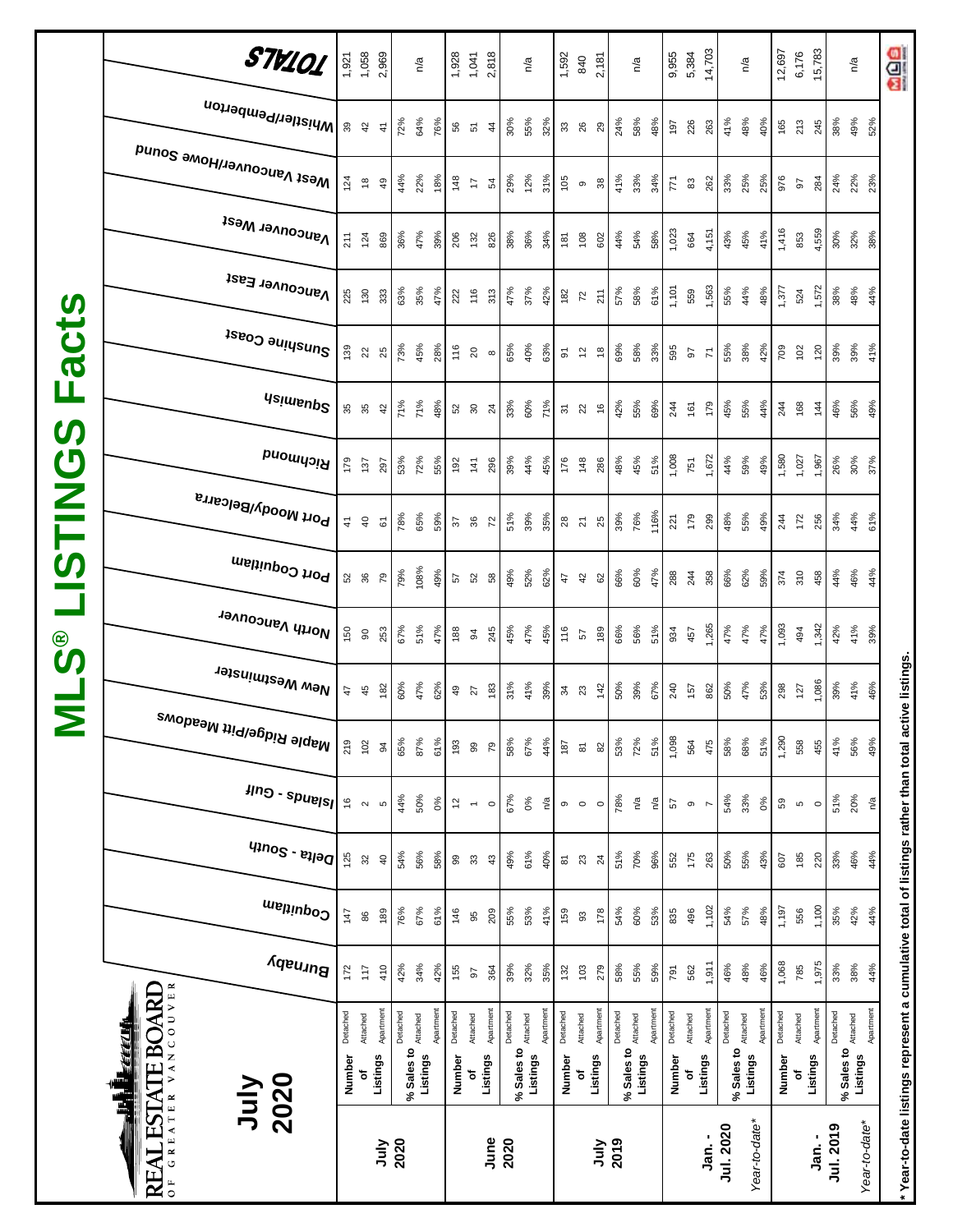

# **Listing & Sales Activity Summary**



|                                           |                  |                               | <b>Listings</b>  |                                      |                  |                      |                               | <b>Sales</b>                         |                             |                                     |                                       |
|-------------------------------------------|------------------|-------------------------------|------------------|--------------------------------------|------------------|----------------------|-------------------------------|--------------------------------------|-----------------------------|-------------------------------------|---------------------------------------|
|                                           | 1<br>Jul<br>2019 | $\overline{2}$<br>Jun<br>2020 | 3<br>Jul<br>2020 | Col. 2 & 3<br>Percentage<br>Variance | 5<br>Jul<br>2019 | 6<br>Jun<br>2020     | $\overline{7}$<br>Jul<br>2020 | Col. 6 & 7<br>Percentage<br>Variance | 9<br>May 2019 -<br>Jul 2019 | 10<br>May 2020 -<br><b>Jul 2020</b> | Col. 9 & 10<br>Percentage<br>Variance |
| <b>BURNABY</b>                            |                  |                               |                  | %                                    |                  |                      |                               | %                                    |                             |                                     | %                                     |
| <b>DETACHED</b>                           | 132              | 155                           | 172              | 11.0                                 | 77               | 61                   | 72                            | 18.0                                 | 204                         | 170                                 | $-16.7$                               |
| <b>ATTACHED</b>                           | 103              | 97                            | 117              | 20.6                                 | 57               | 31                   | 40                            | 29.0                                 | 167                         | 105                                 | $-37.1$                               |
| APARTMENTS                                | 279              | 364                           | 410              | 12.6                                 | 164              | 128                  | 173                           | 35.2                                 | 446                         | 390                                 | $-12.6$                               |
| <b>COQUITLAM</b>                          |                  |                               |                  |                                      |                  |                      |                               |                                      |                             |                                     |                                       |
| <b>DETACHED</b><br><b>ATTACHED</b>        | 159<br>93        | 146<br>95                     | 147<br>86        | 0.7<br>$-9.5$                        | 86<br>56         | 81<br>50             | 111<br>58                     | 37.0<br>16.0                         | 237<br>123                  | 240<br>143                          | 1.3<br>16.3                           |
| APARTMENTS                                | 178              | 209                           | 189              | $-9.6$                               | 94               | 85                   | 116                           | 36.5                                 | 256                         | 250                                 | $-2.3$                                |
| <b>DELTA</b>                              |                  |                               |                  |                                      |                  |                      |                               |                                      |                             |                                     |                                       |
| <b>DETACHED</b>                           | 81               | 99                            | 125              | 26.3                                 | 41               | 49                   | 68                            | 38.8                                 | 119                         | 154                                 | 29.4                                  |
| <b>ATTACHED</b><br>APARTMENTS             | 23<br>24         | 33<br>43                      | 32<br>40         | $-3.0$<br>$-7.0$                     | 16<br>23         | 20<br>17             | 18<br>23                      | $-10.0$<br>35.3                      | 42<br>66                    | 49<br>47                            | 16.7<br>$-28.8$                       |
|                                           |                  |                               |                  |                                      |                  |                      |                               |                                      |                             |                                     |                                       |
| <b>MAPLE RIDGE/PITT MEADOWS</b>           |                  |                               |                  |                                      |                  |                      |                               |                                      |                             |                                     |                                       |
| DETACHED<br><b>ATTACHED</b>               | 187<br>81        | 193<br>99                     | 219<br>102       | 13.5<br>3.0                          | 100<br>58        | 111<br>66            | 143<br>89                     | 28.8<br>34.8                         | 292<br>156                  | 322<br>192                          | 10.3<br>23.1                          |
| <b>APARTMENTS</b>                         | 82               | 79                            | 94               | 19.0                                 | 42               | 35                   | 57                            | 62.9                                 | 118                         | 119                                 | 0.8                                   |
| <b>NORTH VANCOUVER</b>                    |                  |                               |                  |                                      |                  |                      |                               |                                      |                             |                                     |                                       |
| <b>DETACHED</b>                           | 116              | 188                           | 150              | $-20.2$                              | 76               | 84                   | 101                           | 20.2                                 | 263                         | 236                                 | $-10.3$                               |
| <b>ATTACHED</b><br><b>APARTMENTS</b>      | 57<br>189        | 94<br>245                     | 90<br>253        | $-4.3$<br>3.3                        | 32<br>96         | 44<br>110            | 46<br>119                     | 4.5<br>8.2                           | 110<br>289                  | 120<br>284                          | 9.1<br>$-1.7$                         |
|                                           |                  |                               |                  |                                      |                  |                      |                               |                                      |                             |                                     |                                       |
| <b>NEW WESTMINSTER</b><br><b>DETACHED</b> |                  |                               |                  |                                      |                  |                      |                               |                                      |                             |                                     |                                       |
| <b>ATTACHED</b>                           | 34<br>23         | 49<br>27                      | 47<br>45         | $-4.1$<br>66.7                       | 17<br>9          | 15<br>11             | 28<br>21                      | 86.7<br>90.9                         | 69<br>21                    | 63<br>35                            | $-8.7$<br>66.7                        |
| APARTMENTS                                | 142              | 183                           | 182              | $-0.5$                               | 95               | 71                   | 113                           | 59.2                                 | 255                         | 233                                 | $-8.6$                                |
| PORT MOODY/BELCARRA                       |                  |                               |                  |                                      |                  |                      |                               |                                      |                             |                                     |                                       |
| <b>DETACHED</b>                           | 28               | 37                            | 41               | 10.8                                 | 11               | 19                   | 32                            | 68.4                                 | 45                          | 66                                  | 46.7                                  |
| <b>ATTACHED</b><br>APARTMENTS             | 21<br>25         | 36<br>72                      | 40<br>61         | 11.1<br>$-15.3$                      | 16<br>29         | 14<br>25             | 26<br>36                      | 85.7<br>44.0                         | 43<br>72                    | 54<br>78                            | 25.6<br>8.3                           |
|                                           |                  |                               |                  |                                      |                  |                      |                               |                                      |                             |                                     |                                       |
| <b>PORT COQUITLAM</b>                     |                  |                               |                  |                                      |                  |                      |                               |                                      |                             |                                     |                                       |
| <b>DETACHED</b><br><b>ATTACHED</b>        | 47<br>42         | 57<br>52                      | 52<br>36         | $-8.8$<br>$-30.8$                    | 31<br>25         | 28<br>27             | 41<br>39                      | 46.4<br>44.4                         | 99<br>83                    | 99<br>75                            | 0.0<br>$-9.6$                         |
| APARTMENTS                                | 62               | 58                            | 79               | 36.2                                 | 29               | 36                   | 39                            | 8.3                                  | 111                         | 96                                  | $-13.5$                               |
| <b>RICHMOND</b>                           |                  |                               |                  |                                      |                  |                      |                               |                                      |                             |                                     |                                       |
| <b>DETACHED</b>                           | 176              | 192                           | 179              | $-6.8$                               | 85               | 75                   | 94                            | 25.3                                 | 257                         | 210                                 | $-18.3$                               |
| <b>ATTACHED</b><br>APARTMENTS             | 148<br>286       | 141<br>296                    | 137<br>297       | $-2.8$<br>0.3                        | 67<br>147        | 62<br>134            | 99<br>163                     | 59.7<br>21.6                         | 184<br>398                  | 209<br>360                          | 13.6<br>$-9.5$                        |
|                                           |                  |                               |                  |                                      |                  |                      |                               |                                      |                             |                                     |                                       |
| <b>SUNSHINE COAST</b><br><b>DETACHED</b>  | 91               | 116                           | 139              | 19.8                                 | 63               | 75                   | 101                           | 34.7                                 | 154                         | 204                                 | 32.5                                  |
| <b>ATTACHED</b>                           | 12               | 20                            | 22               | 10.0                                 | $\overline{7}$   | 8                    | 10                            | 25.0                                 | 18                          | 20                                  | 11.1                                  |
| <b>APARTMENTS</b>                         | 18               | 8                             | 25               | 212.5                                | 6                | 5                    | 7                             | 40.0                                 | 20                          | 13                                  | $-35.0$                               |
| <b>SQUAMISH</b>                           |                  |                               |                  |                                      |                  |                      |                               |                                      |                             |                                     |                                       |
| <b>DETACHED</b>                           | 31               | 52                            | 35               | $-32.7$                              | 13               | 17                   | 25                            | 47.1                                 | 51                          | 54                                  | 5.9                                   |
| <b>ATTACHED</b><br><b>APARTMENTS</b>      | 22<br>16         | 30<br>24                      | 35<br>42         | 16.7<br>75.0                         | 12<br>11         | 18<br>17             | 25<br>20                      | 38.9<br>17.6                         | 40<br>34                    | 49<br>41                            | 22.5<br>20.6                          |
| <b>VANCOUVER EAST</b>                     |                  |                               |                  |                                      |                  |                      |                               |                                      |                             |                                     |                                       |
| <b>DETACHED</b>                           | 182              | 222                           | 225              | 1.4                                  | 104              | 105                  | 141                           | 34.3                                 | 313                         | 310                                 | $-1.0$                                |
| <b>ATTACHED</b>                           | 72               | 116                           | 130              | 12.1                                 | 42               | 43                   | 46                            | 7.0                                  | 145                         | 114                                 | $-21.4$                               |
| <b>APARTMENTS</b>                         | 211              | 313                           | 333              | 6.4                                  | 128              | 130                  | 156                           | 20.0                                 | 357                         | 362                                 | 1.4                                   |
| <b>VANCOUVER WEST</b>                     |                  |                               |                  |                                      |                  |                      |                               |                                      |                             |                                     |                                       |
| <b>DETACHED</b><br><b>ATTACHED</b>        | 181<br>108       | 206<br>132                    | 211<br>124       | 2.4<br>$-6.1$                        | 79<br>58         | 78<br>48             | 75<br>58                      | $-3.8$<br>20.8                       | 225<br>154                  | 204<br>142                          | $-9.3$<br>$-7.8$                      |
| <b>APARTMENTS</b>                         | 602              | 826                           | 869              | 5.2                                  | 352              | 281                  | 338                           | 20.3                                 | 925                         | 796                                 | $-13.9$                               |
| <b>WHISTLER/PEMBERTON</b>                 |                  |                               |                  |                                      |                  |                      |                               |                                      |                             |                                     |                                       |
| <b>DETACHED</b>                           | 33               | 56                            | 39               | $-30.4$                              | 8                | 17                   | 28                            | 64.7                                 | 24                          | 48                                  | 100.0                                 |
| <b>ATTACHED</b>                           | 26               | 51                            | 42               | $-17.6$                              | 15               | 28                   | 27                            | $-3.6$                               | 43                          | 60                                  | 39.5                                  |
| APARTMENTS                                | 29               | 44                            | 41               | $-6.8$                               | 14               | 14                   | 31                            | 121.4                                | 51                          | 51                                  | 0.0                                   |
| <b>WEST VANCOUVER/HOWE SOUND</b>          |                  |                               |                  |                                      |                  |                      |                               |                                      |                             |                                     |                                       |
| <b>DETACHED</b><br><b>ATTACHED</b>        | 105<br>9         | 148<br>17                     | 124<br>18        | $-16.2$<br>5.9                       | 43<br>3          | 43<br>$\overline{2}$ | 54<br>4                       | 25.6<br>100.0                        | 129<br>12                   | 124<br>9                            | $-3.9$<br>$-25.0$                     |
| <b>APARTMENTS</b>                         | 38               | 54                            | 49               | $-9.3$                               | 13               | 17                   | 9                             | $-47.1$                              | 32                          | 38                                  | 18.8                                  |
| <b>GRAND TOTALS</b>                       |                  |                               |                  |                                      |                  |                      |                               |                                      |                             |                                     |                                       |
| <b>DETACHED</b>                           | 1583             | 1916                          | 1905             | -0.6                                 | 834              | 858                  | 1114                          | 29.8                                 | 2481                        | 2504                                | 0.9                                   |
| <b>ATTACHED</b>                           | 840              | 1040                          | 1056             | 1.5                                  | 473              | 472                  | 606                           | 28.4                                 | 1341                        | 1376                                | 2.6                                   |
| <b>APARTMENTS</b>                         | 2181             | 2818                          | 2964             | 5.2                                  | 1243             | 1105                 | 1400                          | 26.7                                 | 3430                        | 3158                                | $-7.9$                                |